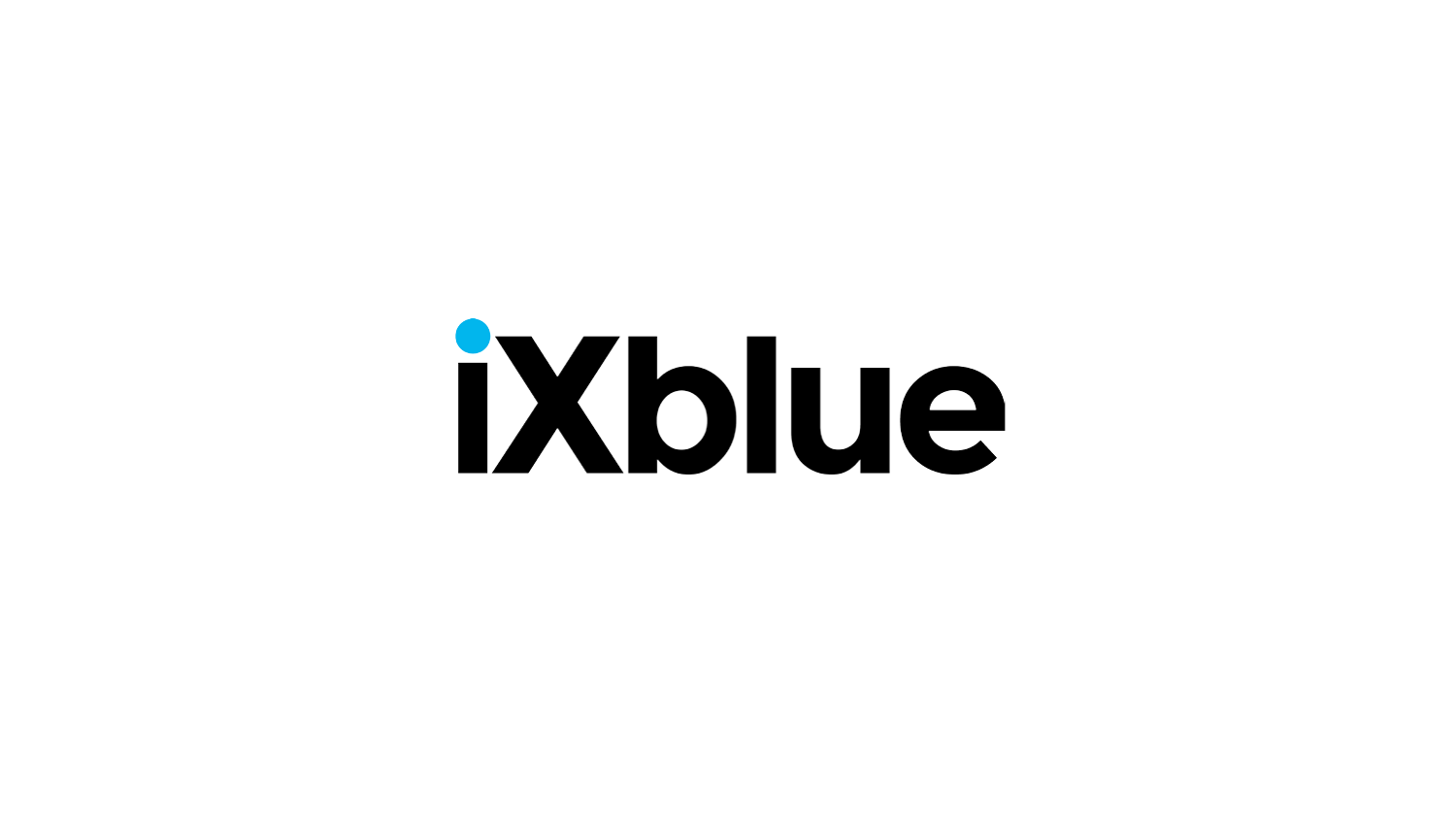

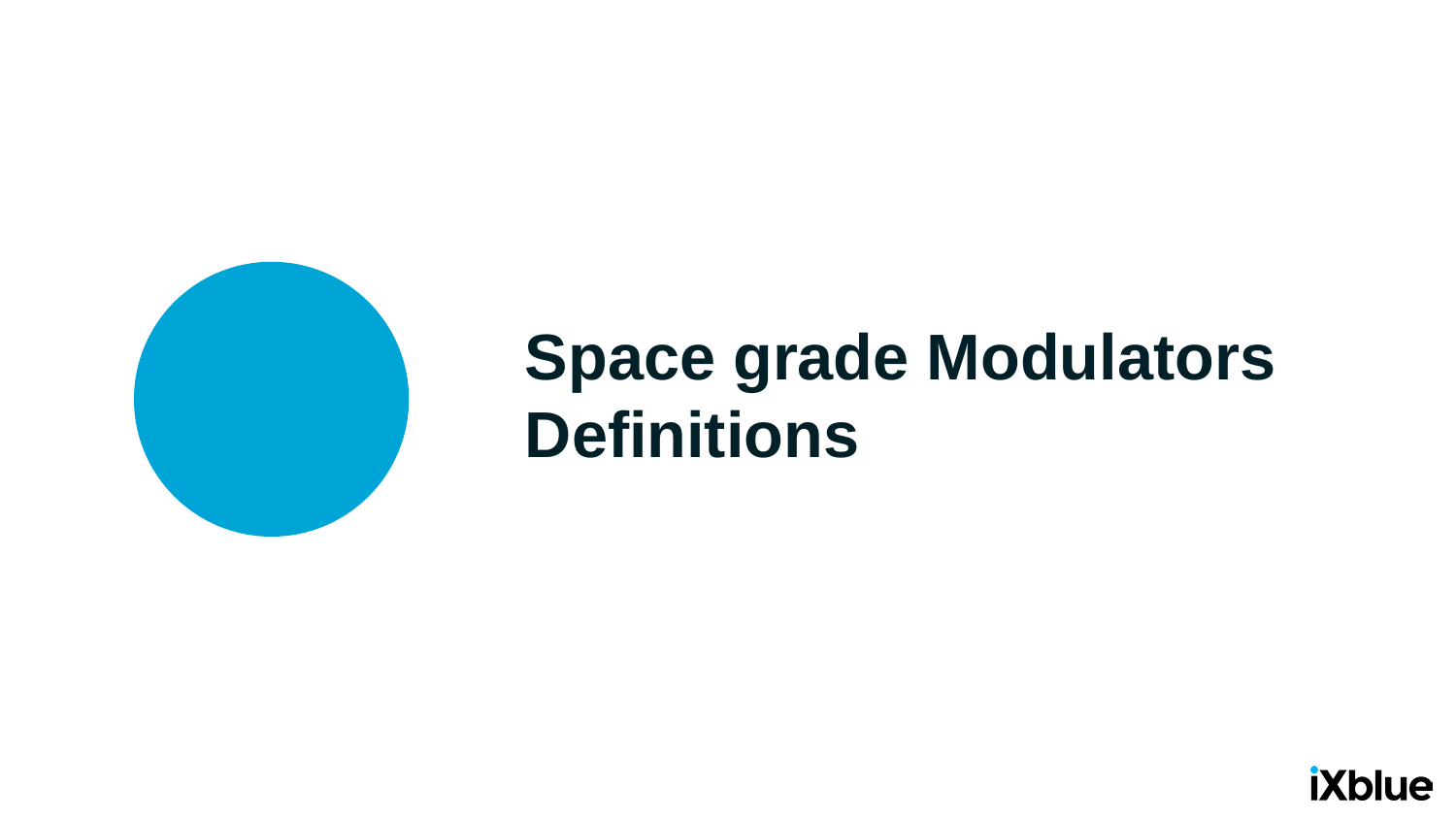### TABLE OF CONTENT **iXblue's Modulators categories Presentation Differences between the categories View of manufacturing flow diagram**

**Flight Model Modulators**

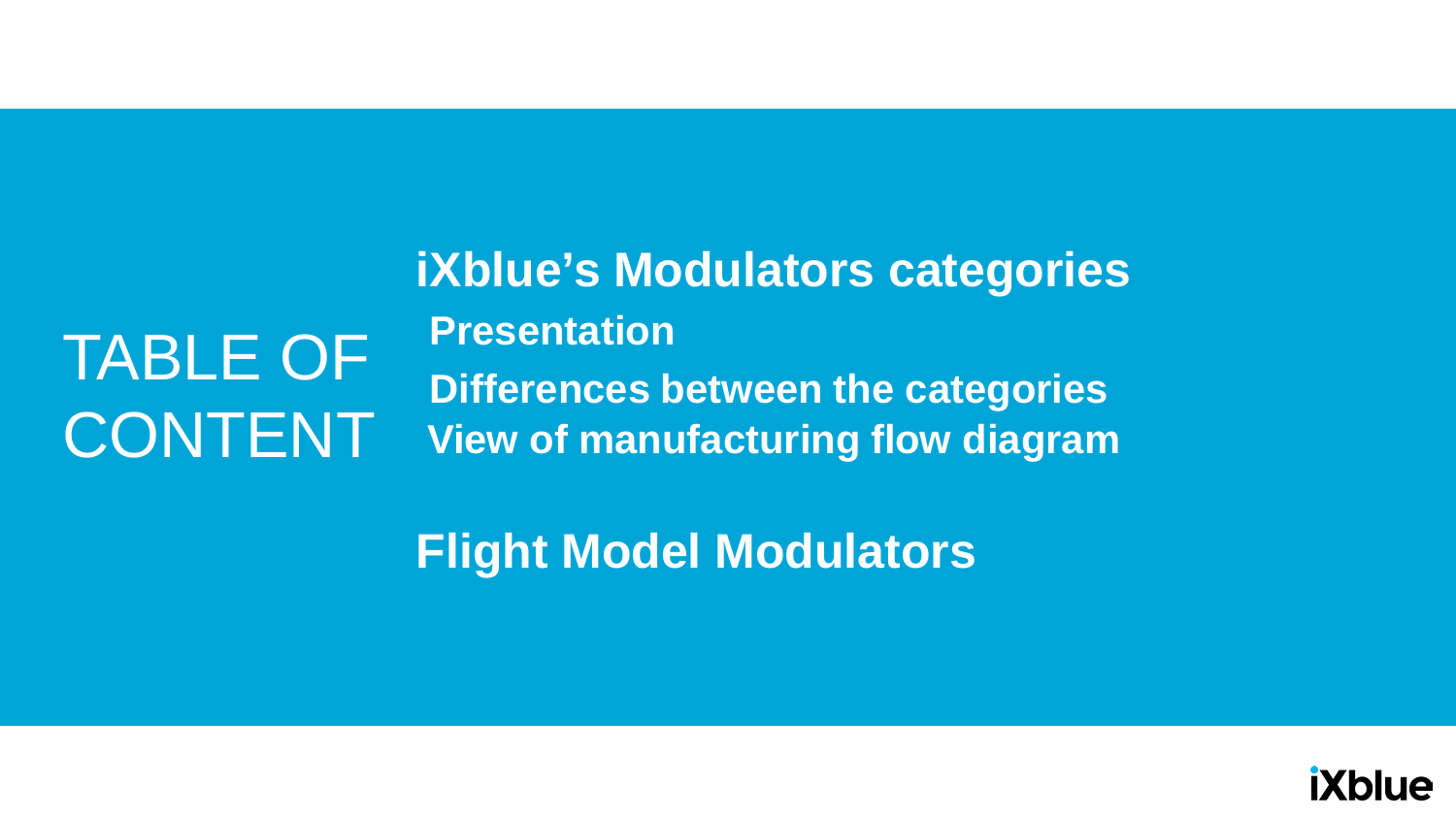iXblue can provide these cathegories of modulators

iXblue can provide these categories of Electro-Optical Modulators (EOM):

- Commercial Off-The-Shelf (COTS), products porfolio available from <https://photonics.ixblue.com/>
- Breadboard Model 1 (BBM1);
- Breadboard Model 2 (BBM2);
- Engineering Model (EM);
- Flight Model (FM).

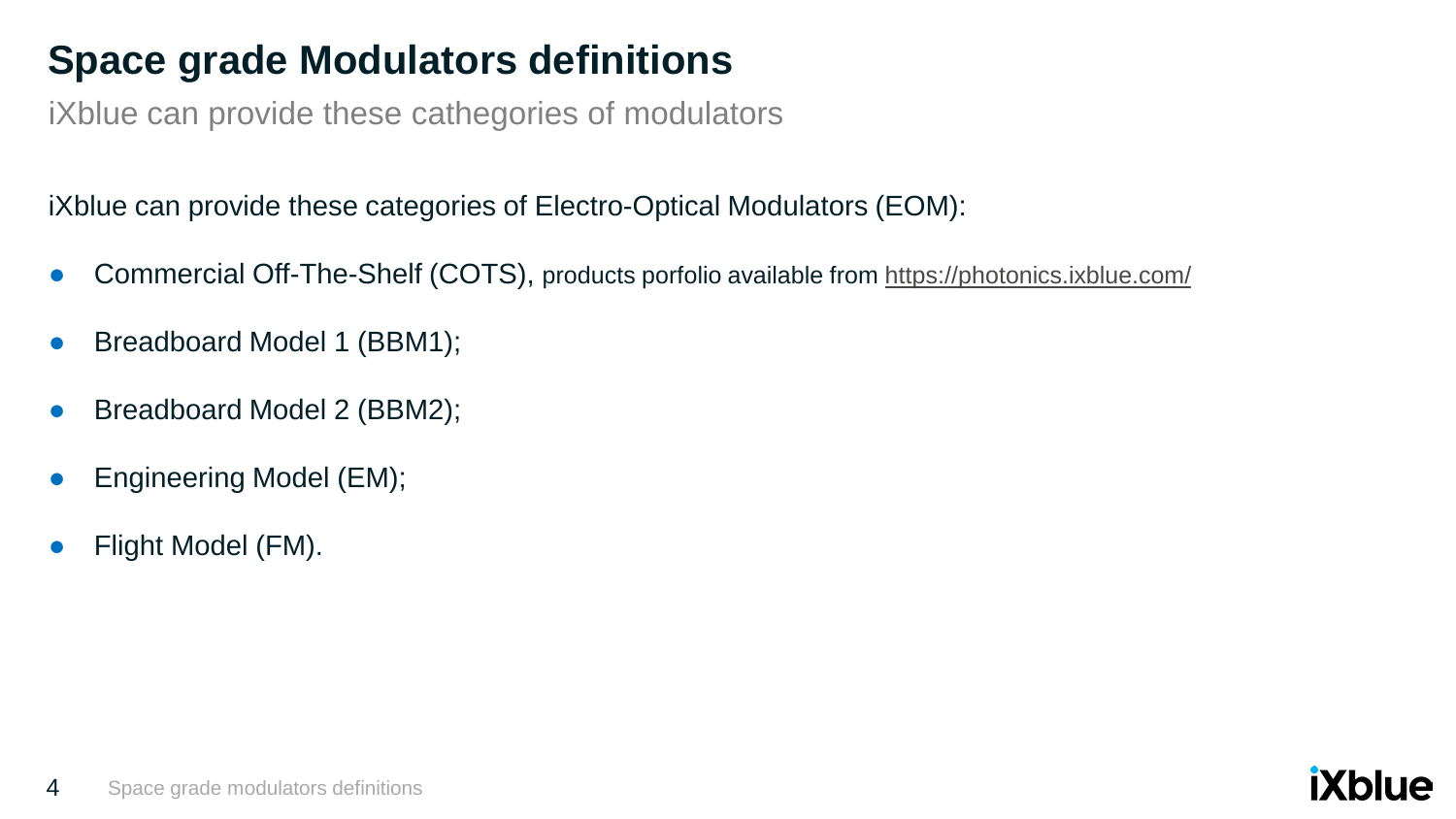iXblue can provide these cathegories of modulators

The following guidelines are intended to define the  $LiNbO<sub>3</sub>$  modulator models involved in the verification process and the selection of the associated model.

• The **Commercial-Off-The-Shelf (COTS)** is a commercial and standard LiNbO<sub>3</sub> modulator, iXblue portfolio amplitude and phase modulators are provided from <https://photonics.ixblue.com/products-list/phase-modulators>.

• The **Breadboard Model (BBM)** we identify:<br>- the BBM1: it can be seen as a COTS modulator model but with a custom  $LiNbO<sub>3</sub>$  chip (based on customer requirement such as an adapted EO-bandwidth, a Lower Vπ, a higher SER, a lower IL,…).<br>- the BBM2: is identical modulators to flight hardware except for reliability and<br>- the BBM2: is identical modulators to flight hardware except for reliability and

quality assurance. It is used for the confirmation of key performances (optical, electrical, electro-optical) and behavior, as well as interface and size (mechanical footprint, fibers,...).<br>The BBM1 & BBM2 modulators are not intending to be submitted to tests, neither

space operating condition.

• The **Qualified Model (QM) and Engineering Model (EM)** are modulators that are used for the confirmation of key performances and interface, including unit mounting scheme and thermal characteristics. These modulators are identical to flight hardware, it is sampled from flight model lot after screening test. The QMs are hardly tested following full level functional and environmental qualification tests (Qualification Tests Evaluation).

• The **Flight Model (FM)** are the modulators dedicated to fly; these are tested to acceptance-level testing (LAT Lot Acceptance Tests corresponding to a relaxed qualification tests program).

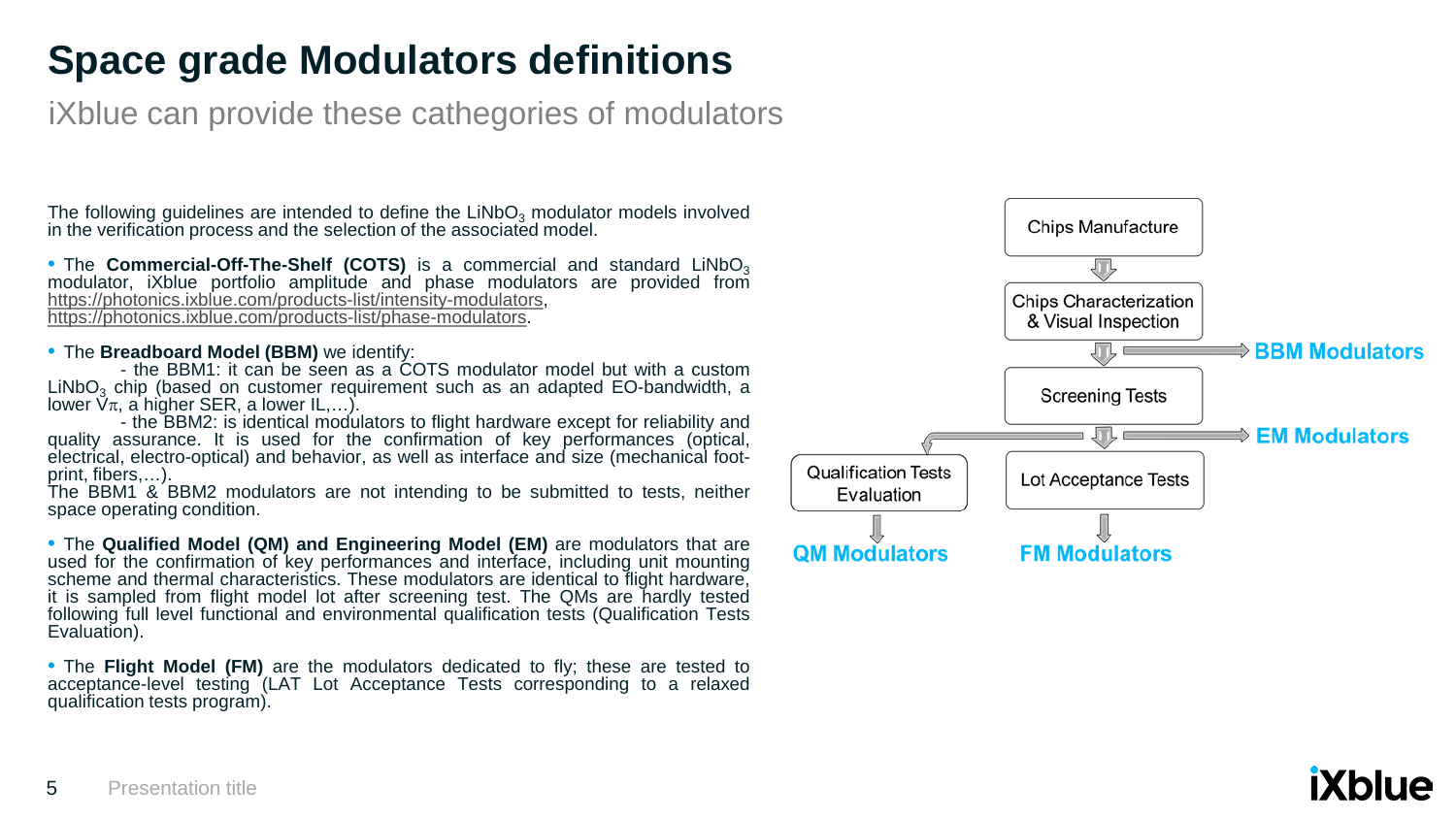Differences between COTS, BBM1, BBM2, EM and FM

|                                   |                                              | COTS <sup>(1)</sup> | <b>BBM1</b>                     | <b>BBM2(2)</b>                  | <b>EM, QM (2)</b>               | FM <sup>(2)</sup>               |
|-----------------------------------|----------------------------------------------|---------------------|---------------------------------|---------------------------------|---------------------------------|---------------------------------|
| <b>Raw material</b>               | Lithium Niobate Chip                         | Standard            | Standard or<br>customized $(3)$ | Standard or<br>customized $(3)$ | Standard or<br>customized $(3)$ | Standard or<br>customized $(3)$ |
|                                   | Metal Housing                                | Standard            | Standard                        | Space-<br>compatible            | Space-<br>compatible            | Space-<br>compatible            |
|                                   | Electrical & optical<br>connectors (RF & FC) | Standard            | Standard                        | Standard                        | Space-<br>compatible            | Space-<br>compatible            |
|                                   | Fiber jackets                                | Standard            | Standard                        | Space-<br>compatible            | Space-<br>compatible            | Space-<br>compatible            |
|                                   | Fiber boots                                  | Standard            | Standard                        | Space-<br>compatible            | Space-<br>compatible            | Space-<br>compatible            |
|                                   | Embedded elements                            | Standard            | Standard                        | Space-<br>compatible            | Space-<br>compatible            | Space-<br>compatible            |
| <b>Assembly</b><br><b>Process</b> |                                              | Standard            | Standard                        | Standard                        | Space-<br>compatible            | Space-<br>compatible            |
| <b>Selection</b>                  |                                              | Standard            | Standard                        | Standard                        | After screening                 | After screening<br>and LAT      |

Standard for Space products: ESCC and/or MIL-STD if applicable.

(1) iXblue's standard modulator, see our portofolio on [photonics.ixblue.com](https://photonics.ixblue.com/)

(2) Raw material and final modulators coming from the same batch.

(3) Custom  $LiNbO<sub>3</sub>$  Chip based on non-standard modulator specification.

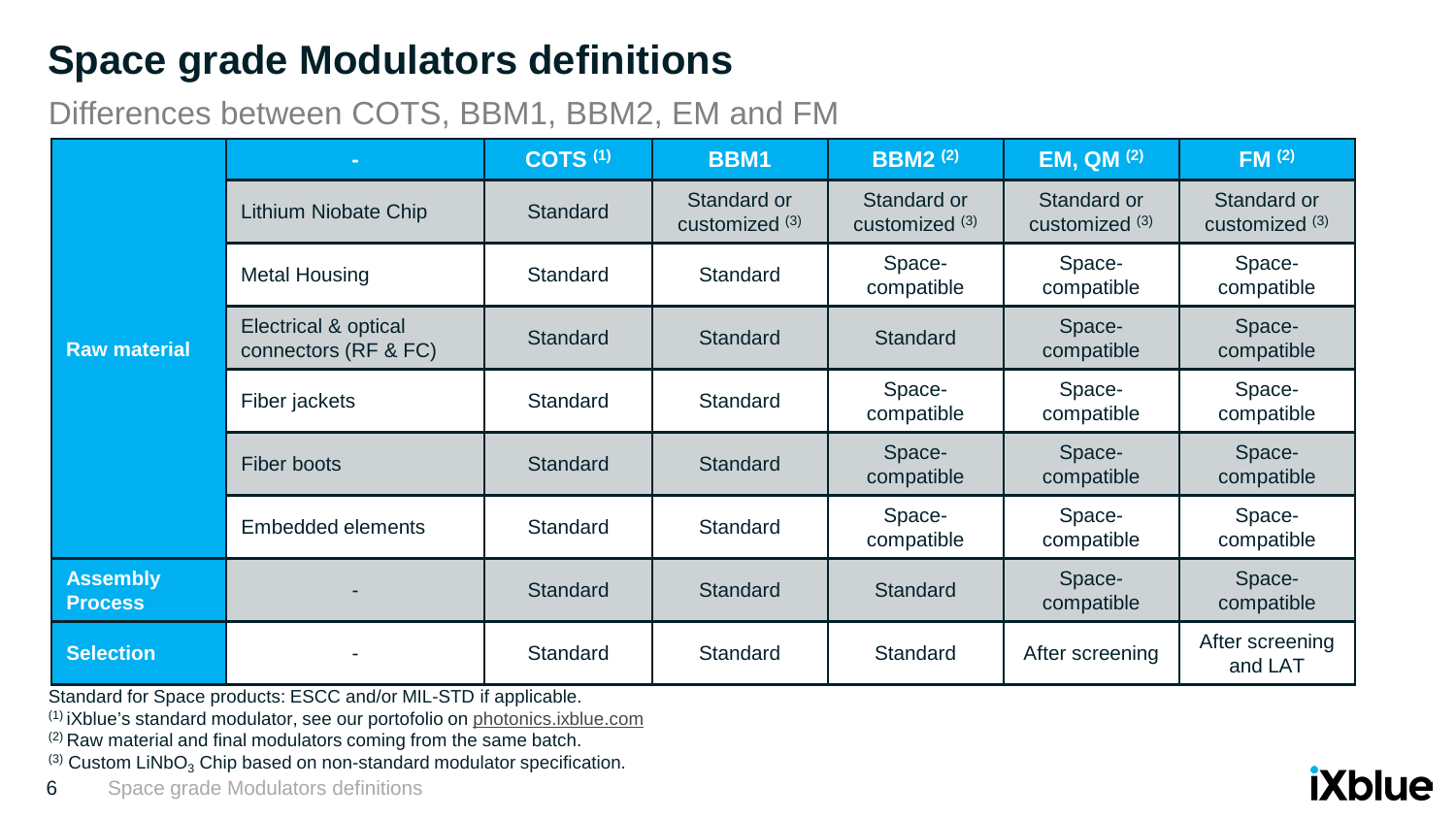Differences between COTS, BBM1, BBM2, EM and FM: the COTS & BBM1 package



### Example of ou COTS & BBM1 modulator MXAN-LN-10

Standard metal housing; Hytrel jacket; Standard fiber boots; Standard FC/APC PM; Standard RF connector, etc.

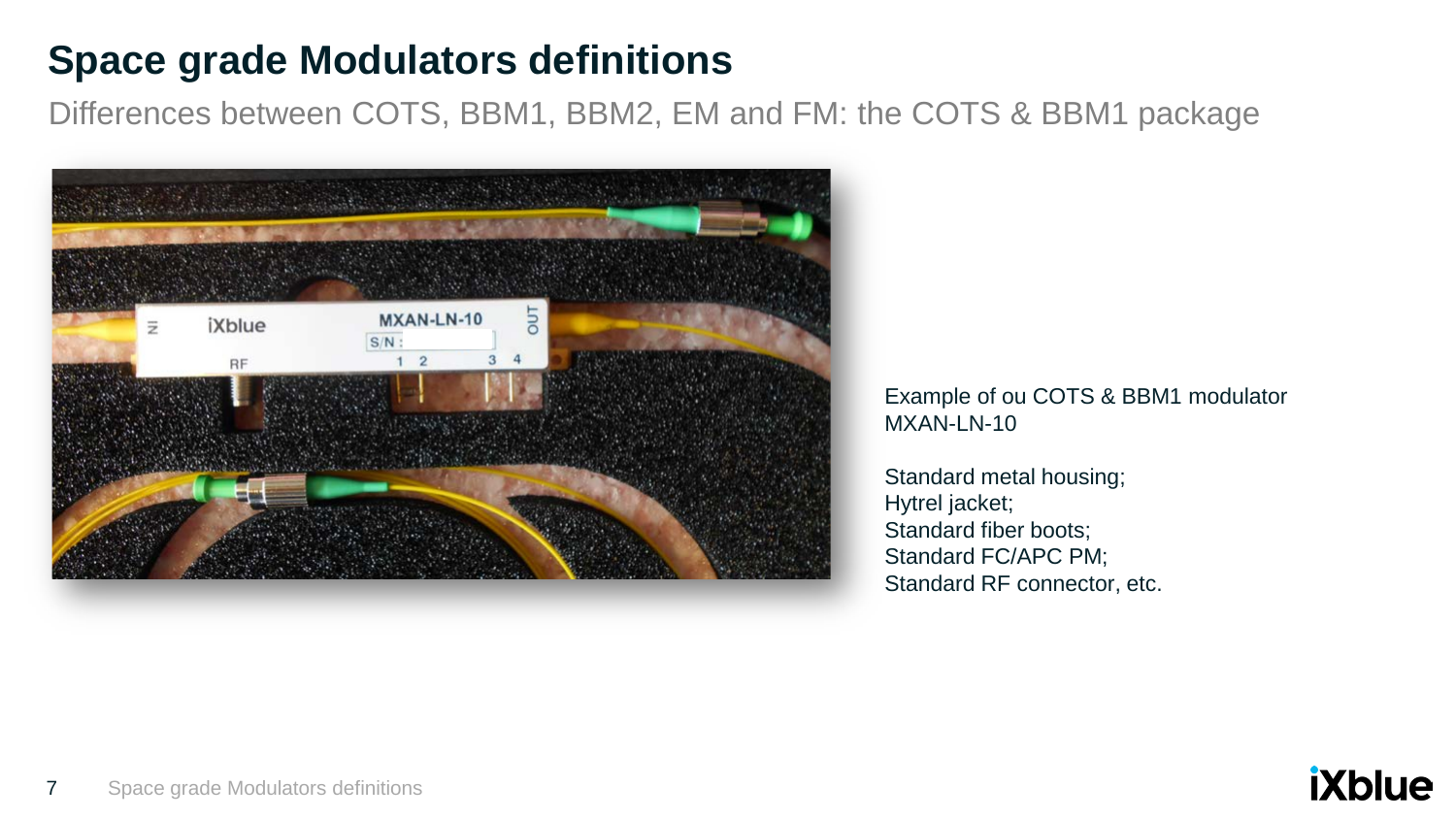Differences between COTS, BBM1, BBM2, EM and FM: the space grade package



Example of Space-grade modulator (EM, QM, FM, BBM2)

Space grade metal housing Peek jacket; Fiber boots space-grade; FC/APC & Mini AVIM (only for EM, QM, FM); RF connector space-grade (only for EM, QM, FM)

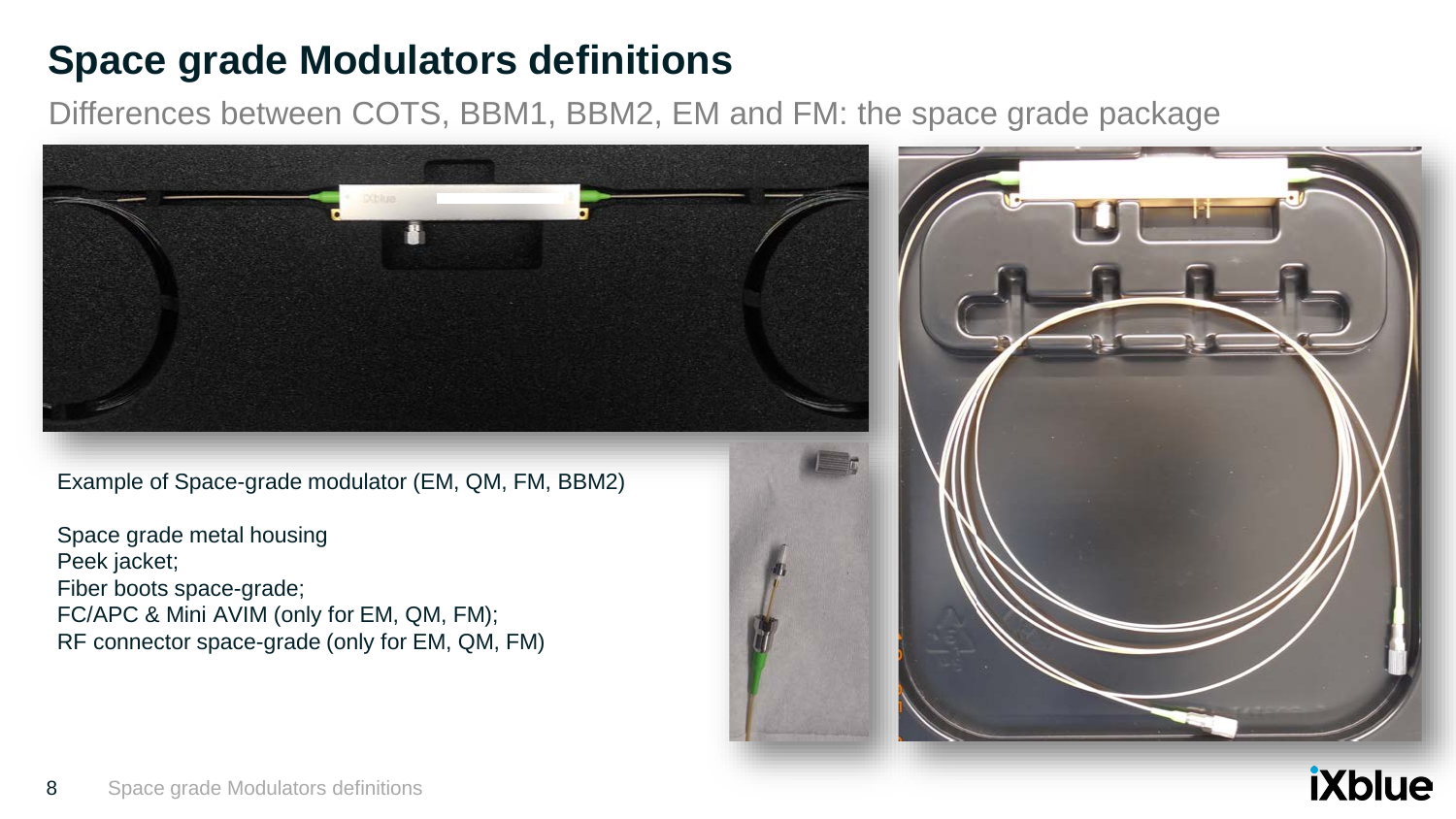Standard and Space Assembly Process

| <b>Main differences</b>                                        | <b>Assembly Process</b>                       |                     |  |
|----------------------------------------------------------------|-----------------------------------------------|---------------------|--|
|                                                                | <b>Standard</b>                               | <b>Space</b>        |  |
| Pre-test on electrical bonding by using a control sample       | No.                                           | <b>Yes</b>          |  |
| Post-test on electrical bonding by using a control sample      | <b>No</b>                                     | <b>Yes</b>          |  |
| Seal welding pre-test on a control sample                      | No.                                           | <b>Yes</b>          |  |
| Seal welding post-test on a control sample                     | N <sub>o</sub>                                | <b>Yes</b>          |  |
| Visual Inspection (Internal elements and/or external)          | Yes $(-3 \times 3)$                           | Yes $(-5 \times 5)$ |  |
| Metal Housing semi-hermetic                                    | <b>No</b><br>(Optical feedthrough<br>screwed) | <b>Yes</b>          |  |
| Number of manufacturing steps from Front End to EOM final test | $~1$ 20                                       | $~1$ 27             |  |

Applicable standard for Space products: ESCC and/or MIL-STD

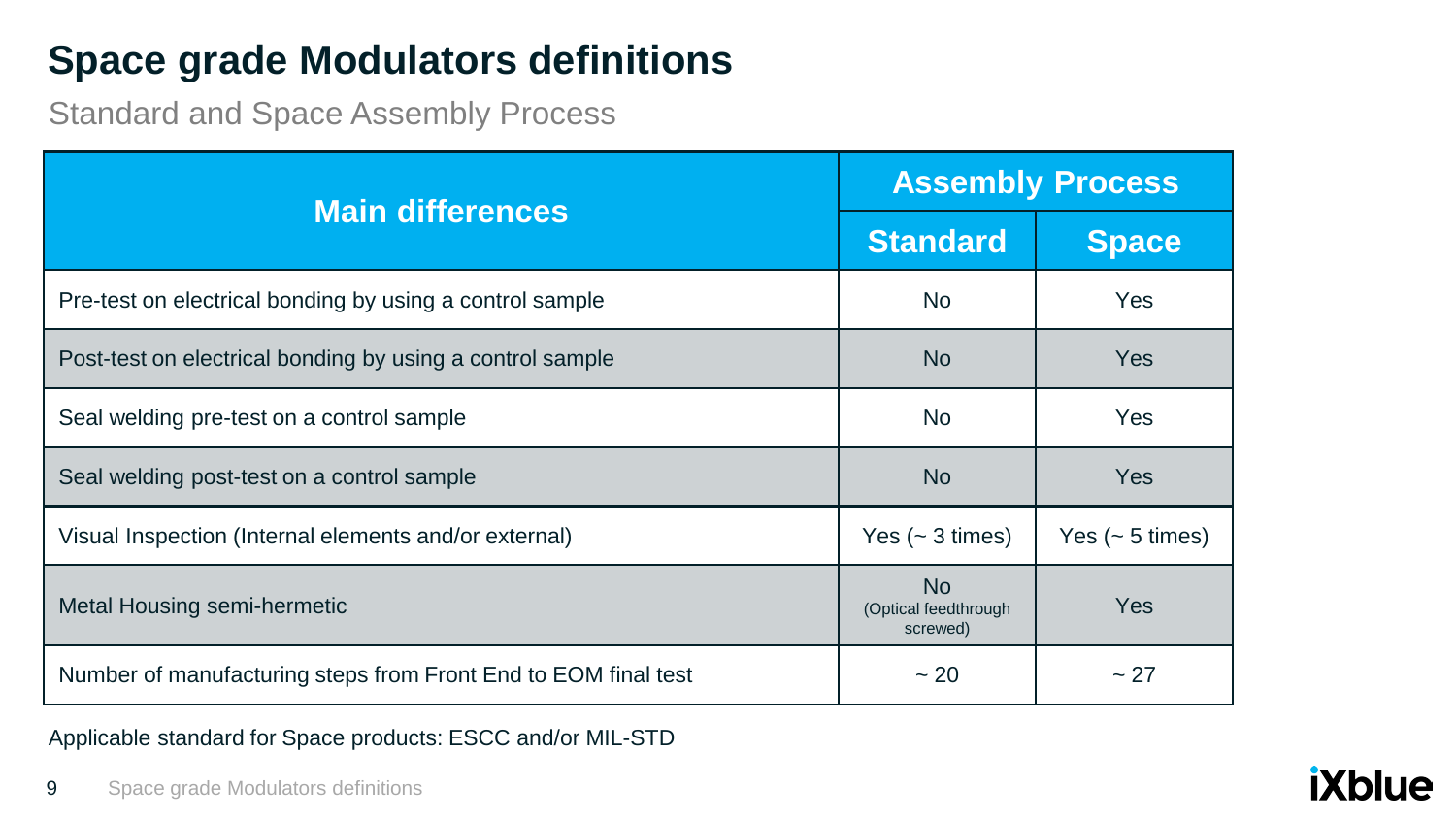General view of Manufacturing flow diagram





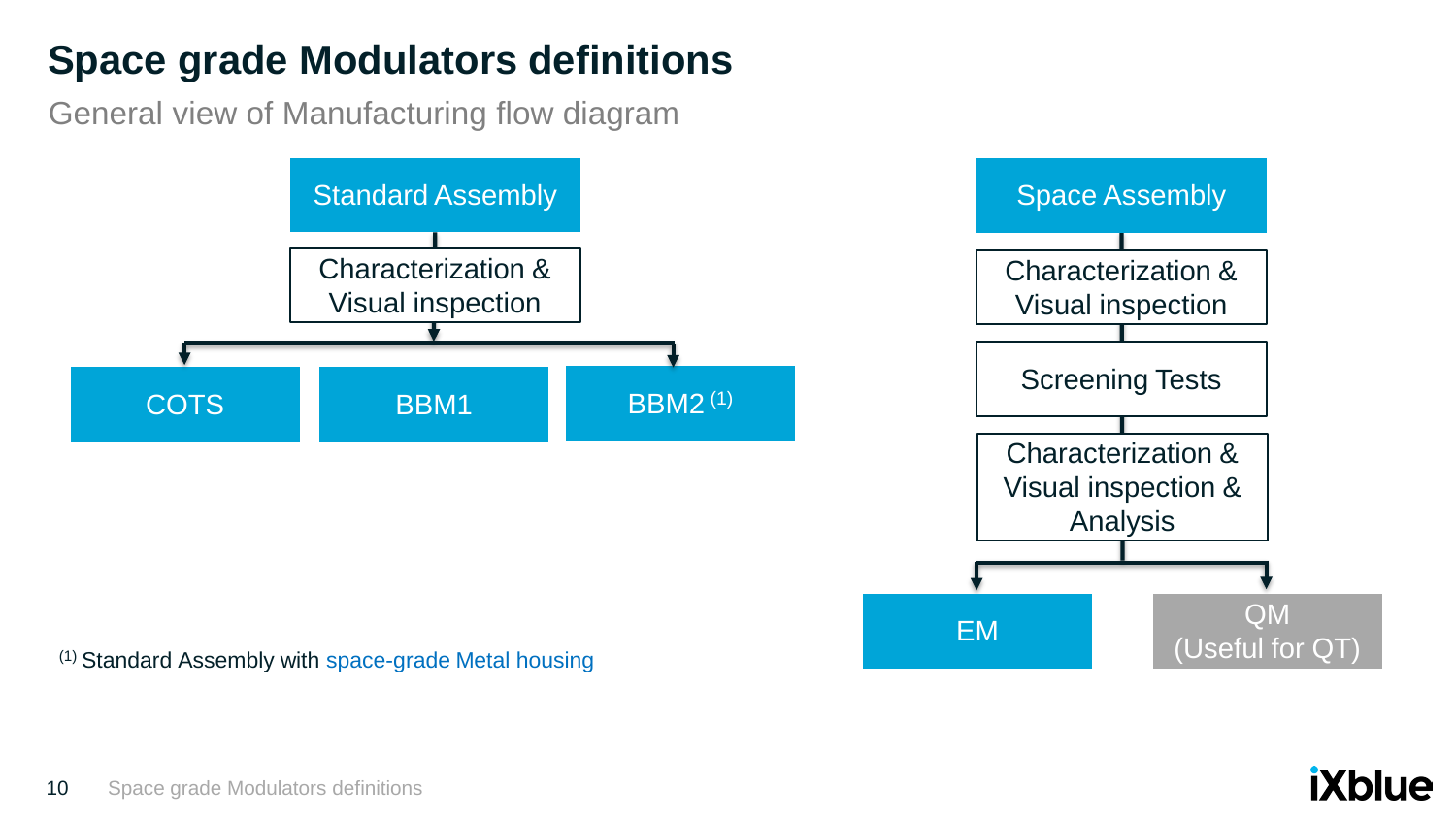How to get Flight Model Modulators

### **How to get Flight Model (FM) modulators?**

To get FM, in parallel we perform:

- Lot Acceptance Tests (LAT) on EM;
- The EM with the best performances during (and after) LAT become FM;
- Successful Qualification Tests (QT) on QM.